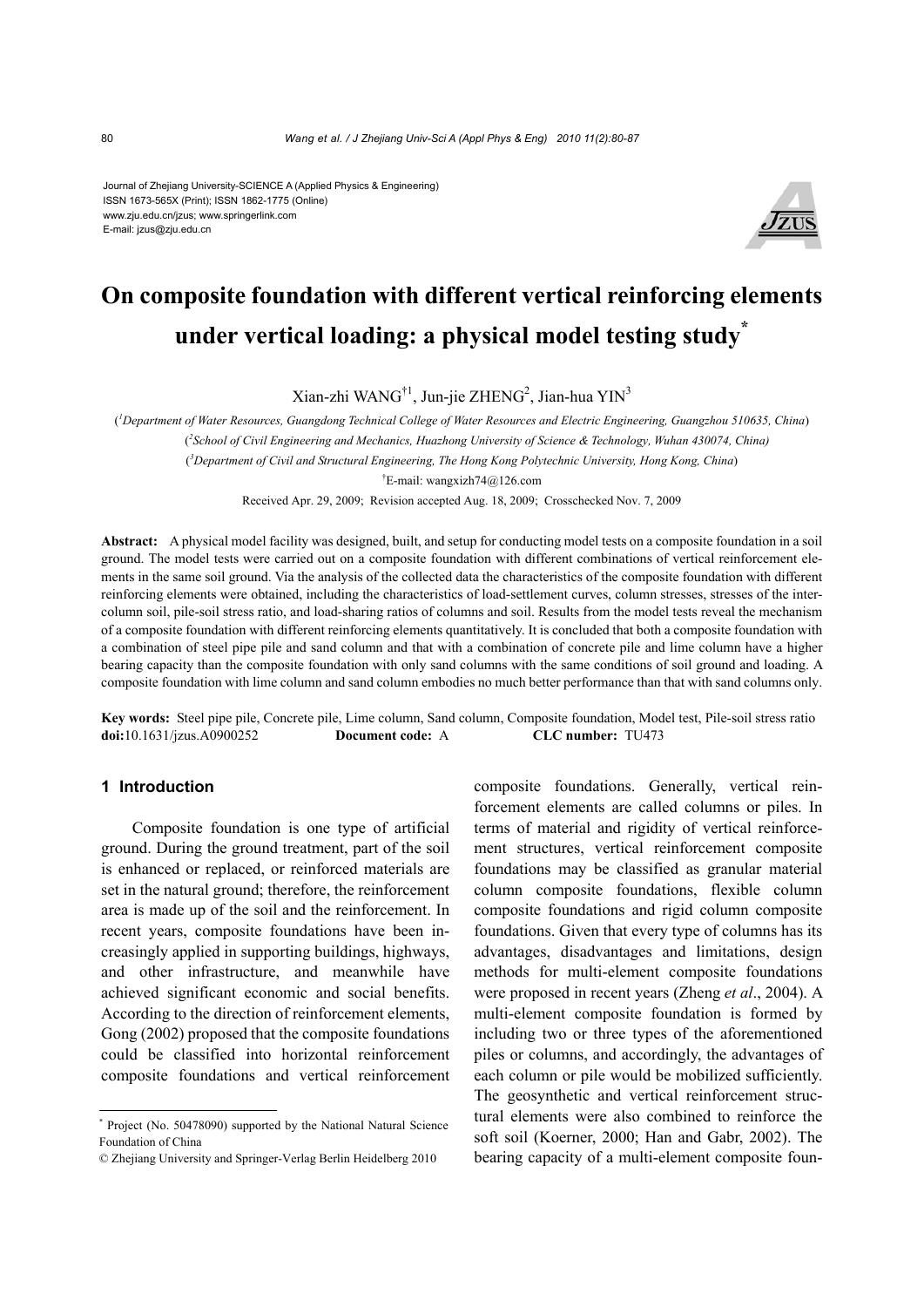dation is much larger than that of a foundation without reinforcement or with a single reinforcing element when other conditions are kept the same; in addition, the settlement of a composite foundation is reduced significantly. A growing number of engineering cases have indicated that multi-element composite foundations are more reliable than a composite foundation with a single type of columns. Multi-element composite foundations have been increasingly recognized as promising in foundation engineering (Poorooshasb and Meyerhof, 1997; Zheng *et al*., 2008).

As a new technique for ground treatment, the mechanism of a multi-element composite foundation is still not well-known and the design method is not well established. Among some research conducted in this area, the analytical solutions for composite modulus of a multi-element composite foundation under both elastic and plastic conditions were derived by applying the parametric variational principle of the minimum potential energy based on the bilinear elasto-plastic model for soil and the deformation consistency of pile and soil (Zheng *et al*., 2003). The solutions are useful for calculating the composite modulus of a multi-element composite foundation. Liang *et al*. (2003; 2005) applied an integral equation approach to analyze a composite foundation with hybrid piles. By simulating the cushion using the Winkler springs, the effect of the cushion was taken into consideration, and then the second kind of Fredholm's equations were deduced to solve the problems. By the numerical calculation, compression of the cushion, load shared by piles and subsoil, load transfer characteristics and stress distributions of subsoil were all obtained. The results of a multi-element composite foundation mentioned above were yielded under some assumptions and conditions. Therefore, we need more theoretical and experimental research on the engineering behavior of the multi-element composite foundations and more reasonable analysis methods in order to spread the use of multi-element composite foundations.

Model testing is one important method deployed by researchers and engineers to study the reinforcement mechanism and the reinforcement effect of a composite foundation. For example, Pan *et al*. (2000) conducted laboratory model tests to investigate the behaviour of single piles in soft clay subjected to lateral soil movements and to determine the ultimate

soil pressure acting along the pile shaft. From tests on a single passive pile, they obtained that the ultimate soil pressure was 10.6*s*u. Sharma *et al*. (2004) implemented a series of tests to investigate improvement in load-carrying capacity and reduction in bulging of a granular pile in soft clay by geogrid reinforcement. The study revealed an increase in the load-carrying capacity of geogrid-reinforced piles. By applying a physical model experiment on cement-soil mixing columns in soft clay, Yin and Fang (2006) studied the consolidation behavior on soil-cement mixing columns treating soft marine clay in Hong Kong. Wu and Hong (2008; 2009) carried out a series of triaxial compression tests in laboratory to investigate the response of sand columns encapsulated by geotextiles. Their analytical results revealed that the interactive mechanism at the soil-inclusion interface and the mechanical behavior of the inclusion significantly affected the axial stress-strain response of the reinforced column. And the reinforced granular column embedded in clay exhibited a significant increase in axial resistance over columns loaded under constant chamber pressure.

Based on a simple pile model, Liu *et al*. (2003) determined the stresses on the top of different piles and the stresses of the soil between piles by the field plate load tests on a pile composite foundation, and analyzed the variation of the pile-soil stress ratio and the failure pattern for this new type of composite foundation. By comparing with the in-situ test data of the single piles and the soil between piles nearby, they checked the reduction coefficient and the influence factor for the bearing capacity of each type of pile and the soil between piles. Through in-situ tests on multi-element composite foundation, Wang *et al*. (2005) analyzed pile-soil stress ratio, load-sharing ratio and bearing capacity factors of the piles and soil of multi-element composite foundations. Zhu *et al*. (2007) examined in-situ experiment data of subgrade improved by plain concrete pile and mixed-in-place pile under bad geological conditions and the condition of different filling construction materials. It showed that surface layer stress of composite foundation with plain concrete pile improved by plain concrete was focused on pile and was diffused to deep layer; hence there existed the single pile effect. But concerning subgrade improved by the mixed-in-place pile, the stress was focused on the tip and bottom of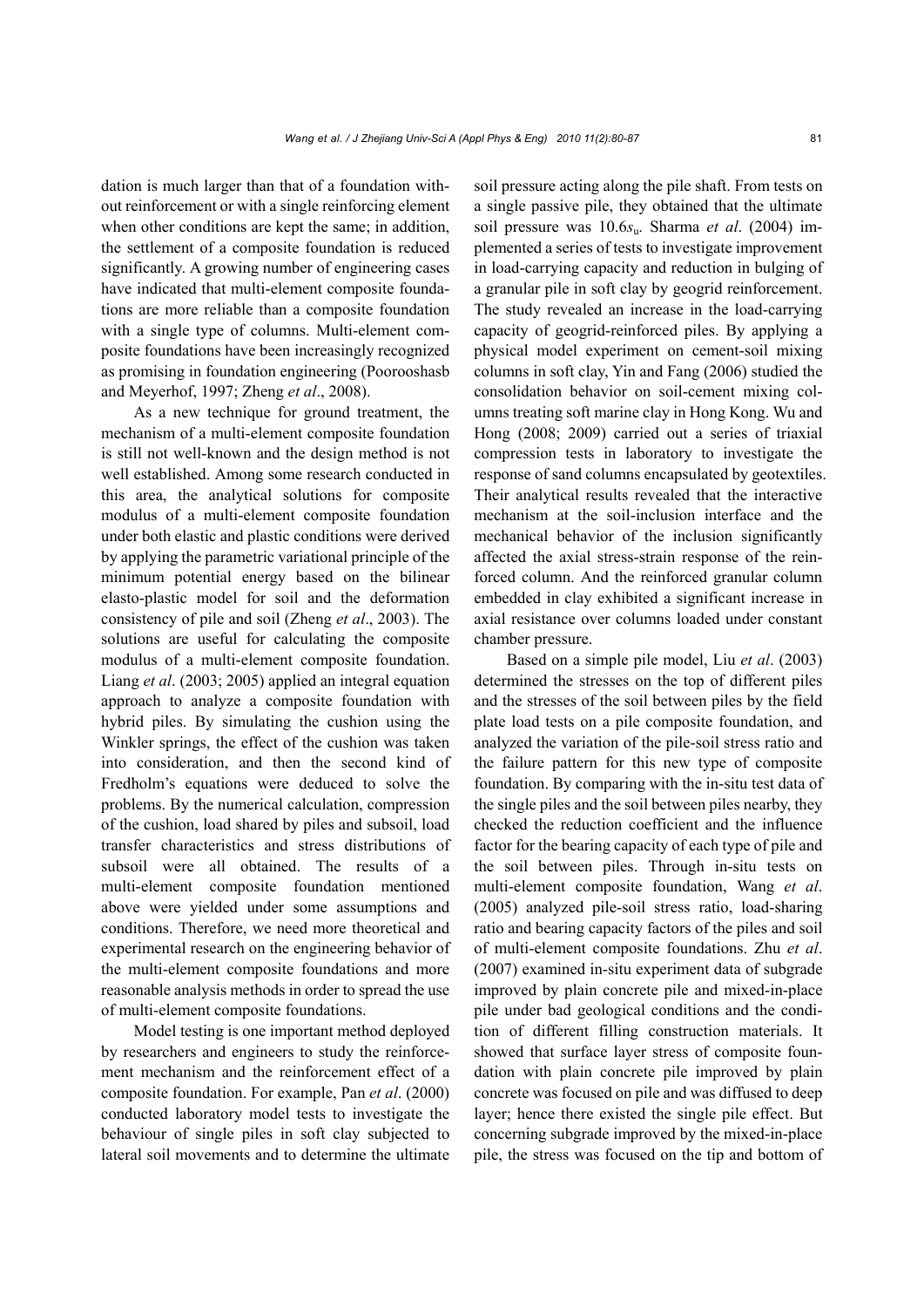pile and the load was transferred to soil under the bottom of pile and substratum.

Most tests mentioned above were about the composite foundation formed by a single type of piles or in-situ tests on multi-element composite foundations. However, little research including model tests had been conducted on multi-element composite foundations. Model tests have advantages over field tests, e.g., low cost, easy controlling of the test conditions, and convenient implementation of parametric studies. Therefore, to reveal features of multi-element composite foundations, the authors designed and performed a series of laboratory experiments on multi-element composite foundations with different combinations of reinforcement columns/piles. A number of significant conclusions were drawn based on the analysis of experimental results. The findings herein are very helpful for theoretic research and applications for designing multi-element composite foundations.

# **2 Apparatus and setup of physical model tests**

## **2.1 Apparatus**

The apparatus for physical model tests in this study (Fig. 1) consists of five parts: a model box, an instrumentation system, a loading part, a reaction part, and a lifting part. The loading part includes a hydraulic jack, a manual hydraulic pump, a proving ring and a pressure gauge. The instrumentation system comprises a data logger and transducers, for example, earth pressure cells (EPC), settlement sensors.

As shown in Fig. 2, the model box, including a drainage system and box body, has dimensions of 800 mm×800 mm×1200 mm. The box was made of normal steel plate; rustproof lacquer was painted on the inner and outer walls of the model box. A permeable steel plate and a loading plate were all stainless steel plates with a thickness of 30 mm. The loading plate was 500 mm×500 mm. To reduce the friction between the wall of the model box and the filled soil, a thin layer of lubricating oil was placed before filling on the inner wall of the model box and a layer of plastic membrane was stuck on the oil.



Loading part

**Fig. 1 Physical model testing facility**



**Fig. 2 Sketch of the physical model test facility**

#### **2.2 Material**

The soft soil in the model test was silty fine sand taken from the Yangtze River near Xudong Village, Wuhan City, China. Properties and parameters of the soil were obtained from lab tests (Table 1). The silty fine sand was used to fill in the model box layer by layer with the same density. The thickness of every filled-soil layer was 50 mm. Each soil layer was compacted to design elevation by a self-made hammer. Before the next soil layer was filled, the soil

**Table 1 Properties and parameters of the soil used in the physical model tests** 

| Soil               | Unit weight<br>$\gamma$ (kN/m <sup>3</sup> ) | Water<br>content<br>w(%) | Specific<br>G, | Optimum<br>$W_{\rm op}$ (%) | $\rho_{\rm dmax}$ (mg/m <sup>3</sup> ) | Maximum Modulus of Cohesion And<br>gravity water content dry density compressibility<br>$E_s$ (MPa) | $c$ (kPa) | internal<br>friction $\phi$ (°) | Angle of Coefficient of<br>permeability<br>$K \, \text{(cm/s)}$ |
|--------------------|----------------------------------------------|--------------------------|----------------|-----------------------------|----------------------------------------|-----------------------------------------------------------------------------------------------------|-----------|---------------------------------|-----------------------------------------------------------------|
| Silty fine<br>sand | 19.18                                        | l 6                      | 2.69           | 9.76                        | l.955                                  | 23.4                                                                                                | 20        | 28                              | $1.25 \times 10^{-3}$                                           |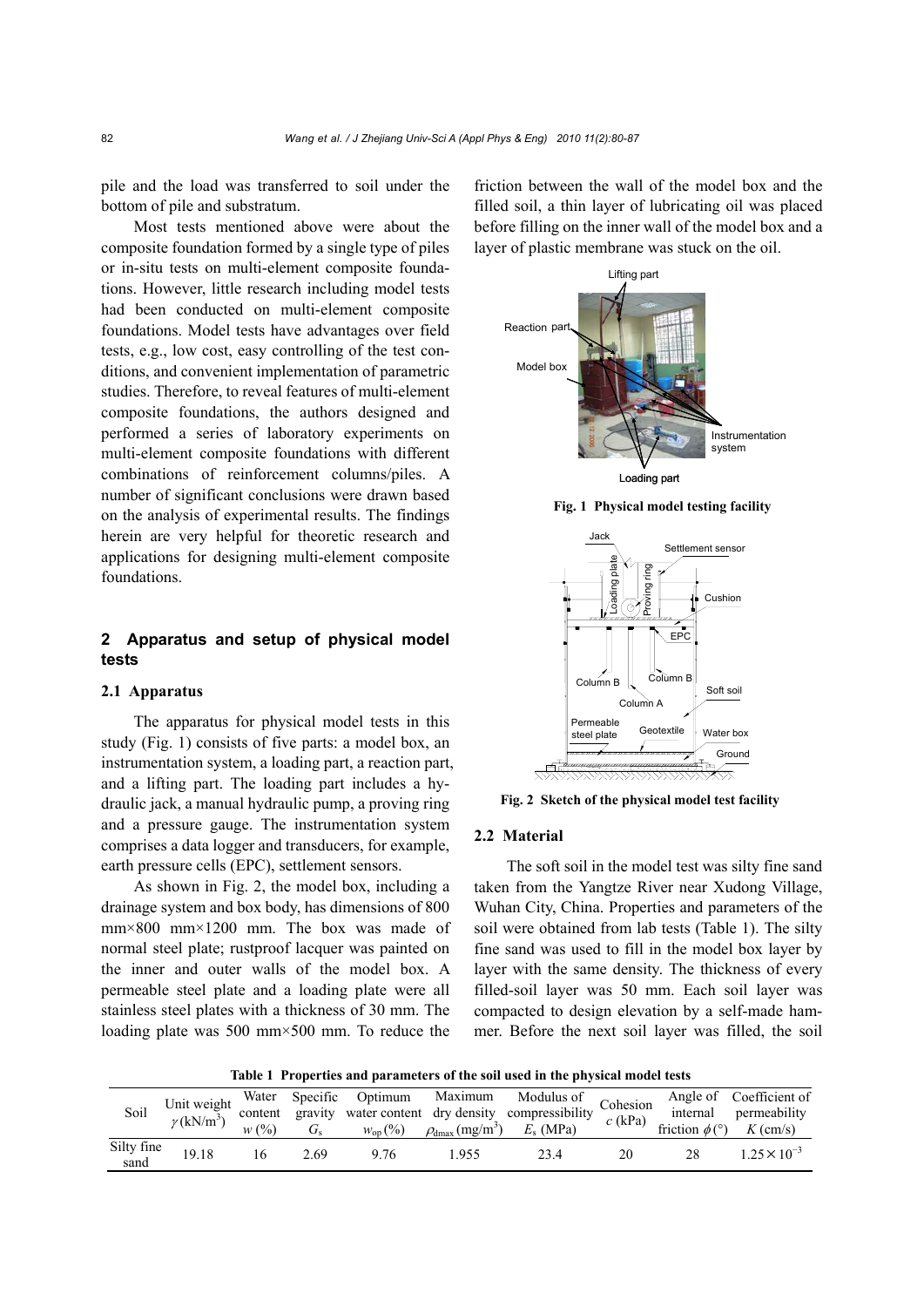on the surface of the layer was loosened. The cushion material in the model test was coarse sand, with a water content of 3.21%. The thickness of the cushion was 50 mm.

## **2.3 Layout and installation of columns**

The steel pipe pile used in the model test was a seamless steel pipe which was at the length (*L*) of 400 mm. The thickness of the pipe wall was 2 mm. The steel pipe pile was installed by pushing the pile into the soil.

The concrete pile was a precast pile of mixed coarse sand with ordinary Portland cement. The average strength of the cubic specimens under the standard curing condition of 28 d was 10.26 MPa. The length and diameter of the concrete pile was 400 mm and 40 mm, respectively. The concrete pile was pushed into the soil ground.

The lime columns were installed using a polyvinyl chloride (PVC) tube as a mould. After being filled in the tubes, the mixture was compacted layer by layer to form the lime column. Proportioning of the lime columns was that the volume ratio of quicklime to fly-ash was 1:2. The maximum size of the quicklime grains was 5 mm, the average density 1.55  $mg/m<sup>3</sup>$ , the length of the lime columns 300 mm, and the design diameter of the lime columns 40 mm.

The sand columns were installed by the tube sinking method. The sand of the sand columns was coarse sand with a water content of 3.21%; its density, coefficient of permeability, and specific gravity were 2.12 mg/m<sup>3</sup>,  $6.34 \times 10^{-2}$  cm/s and 2.66, respectively. The length and design diameter of the sand columns were 300 mm and 40 mm, respectively.

The columns' layout is shown in Fig. 3. Details are listed as follows:



**Fig. 3 Layout of columns and earth pressure cells (EPCs) (unit: mm)** 

(a) In laboratory experiments on a multi-element composite foundation of steel pipe pile and sand column, Column A was a steel pipe pile and Columns B were sand columns.

(b) In laboratory experiments on a multi-element composite foundation of concrete pile and lime column, Column A was a concrete pile and Columns B were lime columns.

(c) In laboratory experiments on a multi-element composite foundation of lime column and sand column, Column A was a lime column and Columns B were sand columns.

Furthermore, layout of the earth pressure cells (EPCs) in the model test of a multi-element composite foundation is shown in Fig. 3. EPCs on the column were embedded at the centre of the column top. The EPCs in the ground soil were embedded at the midpoint between two gravel columns. In addition, there were several micro EPCs outside the loading plate. They were used to measure the effect on the soil beside the wall of the model box when the columns were compressed. All EPCs were installed at the same elevation.

## **2.4 Experiment procedure**

To reflect the reinforcement characteristics of (a) a rigid column and granular material columns, (b) a rigid column and flexible columns, (c) a flexible column and granular material columns in a multi-element composite foundation, we especially designed five cases of model tests on a steel plate under vertical loading:

(a) soil ground without any reinforcement;

(b) a composite foundation with sand columns only;

(c) a composite foundation with a steel pipe pile and sand columns;

(d) a composite foundation with a concrete pile and lime columns;

(e) a composite foundation with a lime column and sand columns.

In these tests, all soil conditions were kept the same. The arrangement of model tests on the sand column composite foundation was almost the same as tests on a composite foundation of a combination of different vertical reinforcing elements. At the same time, the setup and testing procedure of the facility, including loading mode and data acquisition, etc.,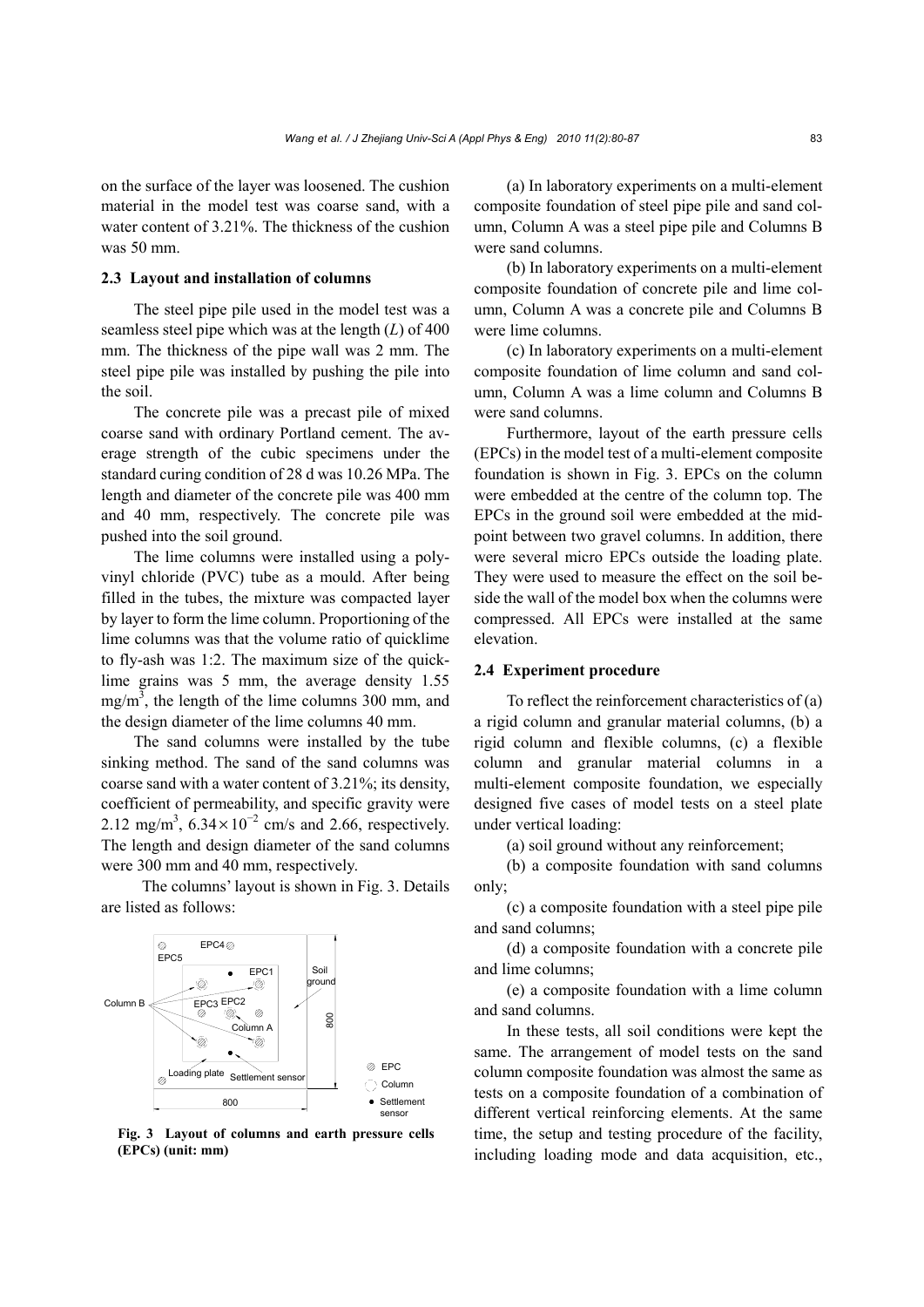were all kept the same. Lime columns were all cured for 7 d after being installed, then the load was applied.

# **3 Results and analysis**

Data from the five cases of tests were obtained, as reported in this section. The data are interpreted and presented in terms of curves of pressuresettlement (*p*-*s*), curves of pressure-stress (*p*-*σ*) on each test point of the multi-element composite foundation, curves of pile-soil stress ratio, and curves of load-sharing ratio.

# **3.1** *p***-***s* **curves**

Curves of *p*-*s* are shown in Fig. 4 for the five cases mentioned above. The bearing capacity of a composite foundation with certain vertical reinforcing elements is obviously higher than that of the soil ground without any reinforcement (Fig. 4). Under the lower foundation pressure, the relationship of pressure versus settlement is almost linear for a multi-element composite foundation. But with increase of the pressure, the relationships show plastic yielding and the foundation soil was in a plastic deformation state. The multi-element composite foundation of a steel pipe pile and sand columns and that of a concrete pile and lime columns have a higher bearing capacity than that of the composite foundation of sand columns only (Fig. 4). But the bearing capacity of the multi-element composite foundation with lime columns and sand columns is not much different from that of the composite foundation with sand columns only for improving the silty fine sand.



**Fig. 4 Curves of** *p***-***s*

## **3.2** *p***-***σ* **curves**

Figs. 2 and 3 show the locations of all columns labeled as Column A or Column B. Column A is in the center of the foundation. Due to symmetry, all other columns except for the central column shall have the same response as the column labeled as Column B. The average vertical stress on the top of four columns named as Column B is  $\sigma_1$ , the vertical stress on the top of Column A is  $\sigma_2$ , and the average vertical earth pressure on the top of the soil surface below the plate is  $\sigma_0$ . Fig. 5 shows curves of *p*- $\sigma_1$ , *p*- $\sigma_2$ , and *p*- $\sigma_0$ , where  $p$  is the total average foundation pressure from the three cases of a composite foundation with a combination of different vertical reinforcing elements.



(a) Curves of  $p$ - $\sigma_1$ ; (b) Curves of  $p$ - $\sigma_2$ ; (c) Curves of  $p$ - $\sigma_0$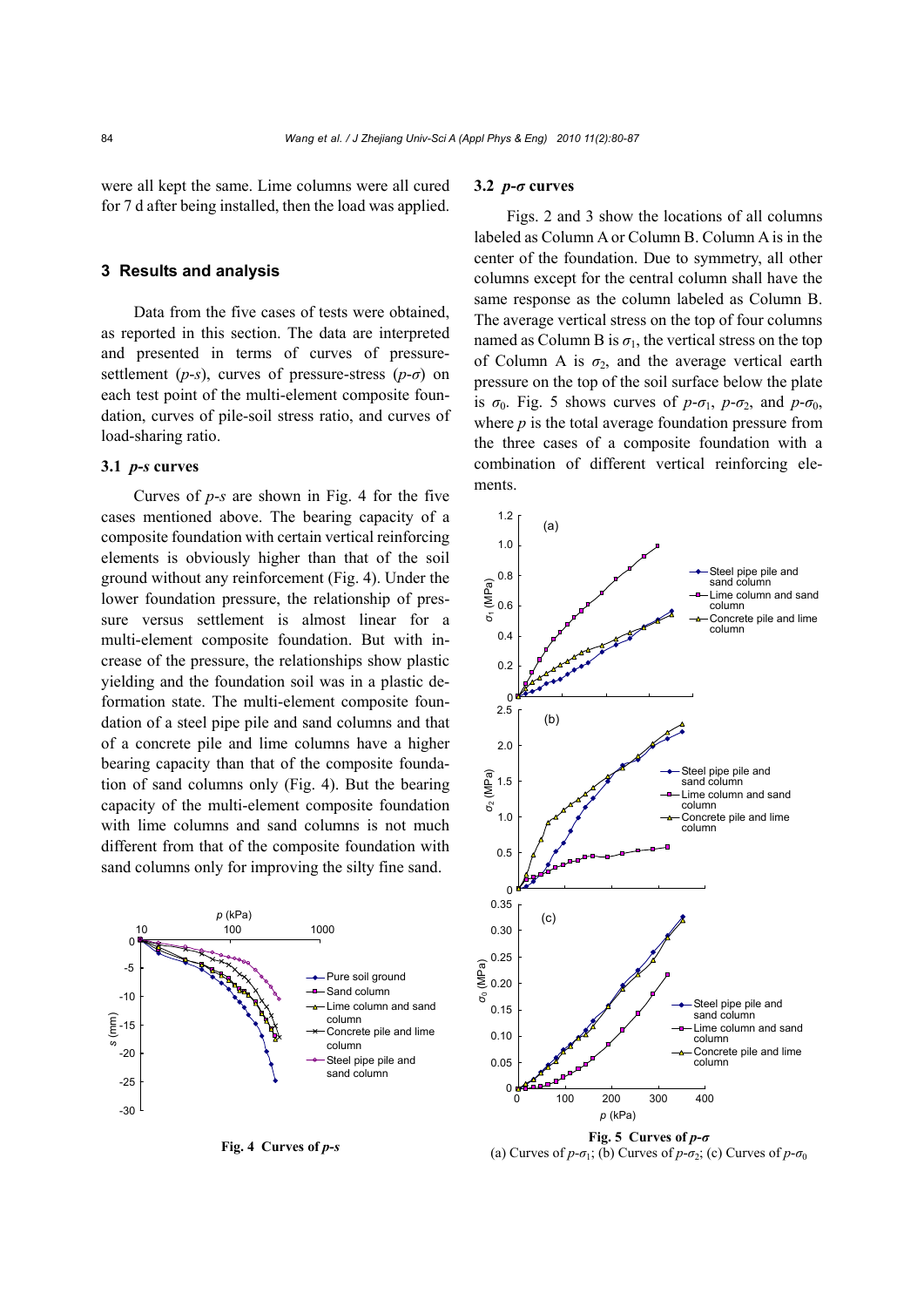From Fig. 5a, the following observations and discussion can be made regarding the measured vertical stress  $\sigma_1$ . With the increase of the foundation pressure, the increase rate of  $\sigma_1$  in the multi-element composite foundation with one lime column in the centre and four sand columns was the greatest. Because the lime column was the weakest so that the four sand columns took more share of the foundation pressure. In contrast the increase rate of  $\sigma_1$  with one steel pipe pile and four sand columns was the lowest. This is because the steel pipe pile was the strongest so that the four sand columns took less share of the foundation pressure.

From Fig. 5b, the following observations and discussion can be made regarding the measured vertical stress  $\sigma_2$ . With the increase of the foundation pressure, the increase rate of  $\sigma_2$  in the multi-element composite foundation of one lime column and four sand columns was the lowest. This is because the lime column was the weakest so that the lime column took less share of the foundation pressure. In contrast the increase rate of  $\sigma_2$  in the multi-element composite foundation of one concrete pile and four lime columns is the greatest.

From Fig. 5c, we can examine the average vertical stress of the soil underneath the foundation plate. The average soil stress  $\sigma_0$  in all three cases increases with the foundation pressure. The increase rate of  $\sigma_0$ in the multi-element composite foundation of one lime column and four sand columns is the lowest.

In addition, the data observed by micro EPCs indicated that the model, as designed reasonably, could reveal the mechanism of multi-element composite foundations quantitatively.

#### **3.3 Curves of pile-soil stress ratio**

The relationships of pile-soil stress ratio with the foundation pressure under the vertical loading on multi-element composite foundations are shown in Fig. 6. The parameters  $n_1$  and  $n_2$  are the average vertical stresses of all columns labeled as Columns B and A over the average vertical stresses of the soil below the plate, respectively. The parameter  $n_0$  is the average stress of all columns over the vertical stress of the soil below the plate.

The  $n_1$ -value of the composite foundation with one lime column and four sand columns is the highest (Fig. 6a). In addition, the  $n_1$ -value of the composite foundation with one lime column and four sand columns decreases quickly with the foundation pressure toward a stable value. The  $n_1$ -values of the other two are close to each other. The *n*<sub>2</sub>-value of the composite foundation with one lime column and four sand columns is the largest (Fig. 6b). The  $n_2$ -value decreases quickly with pressure and approaches a stable value. The  $n_2$ -value of the composite foundation with one concrete pile and four lime columns is slightly larger than that of the composite foundation with one steel pipe pile and four sand columns when the pressure is smaller than 130 kPa. The variation and trend of  $n_0$  are similar to those of  $n_1$  and  $n_2$ (Fig. 6c).



(a) Curves of  $n_1$ - $p$ ; (b) Curves of  $n_2$ - $p$ ; (c) Curves of  $n_0$ - $p$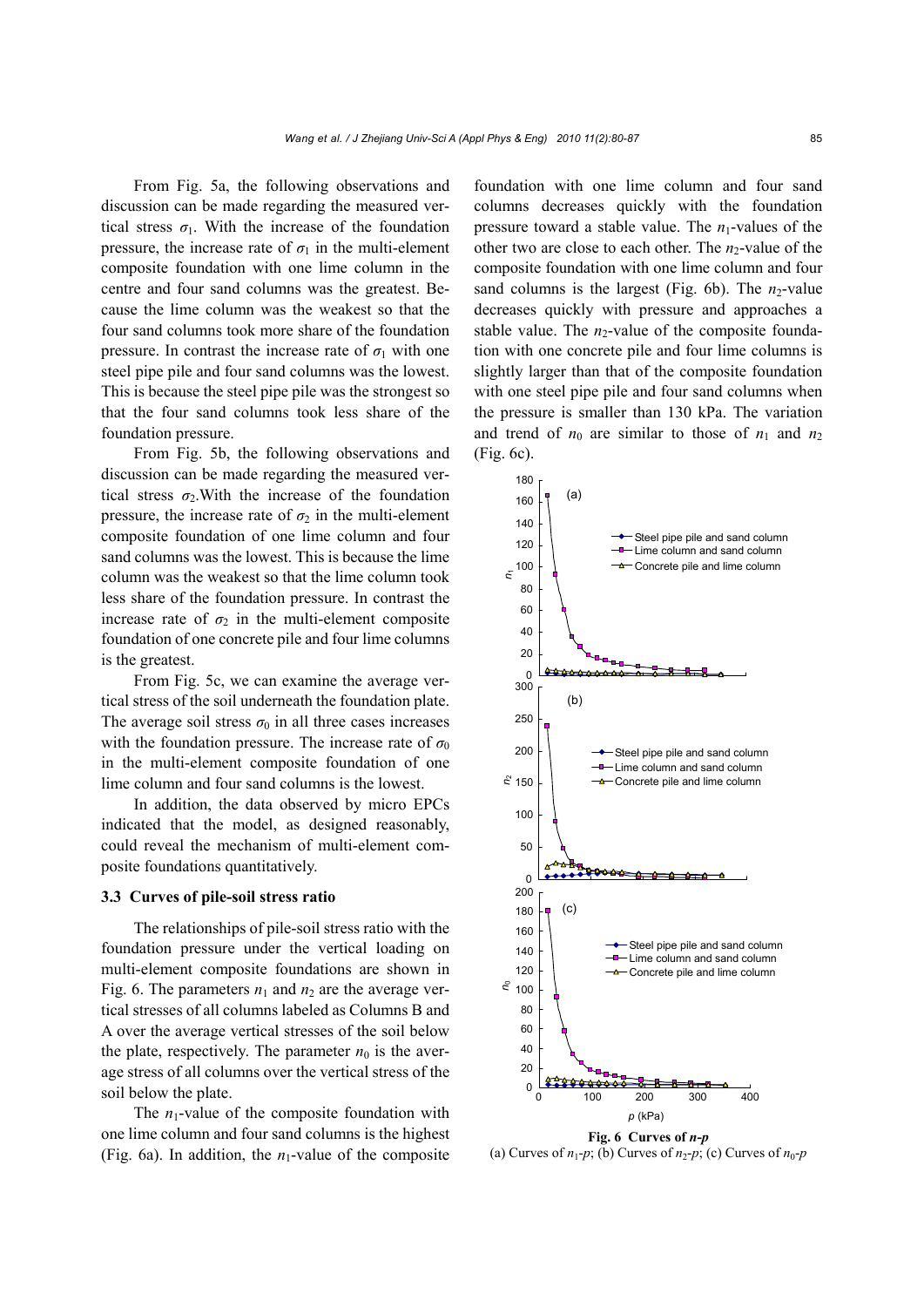#### **3.4 Curves of load-sharing ratio**

The load-sharing ratio of Column B is defined as the total load on the top of the four columns labeled as Column B over the load on the foundation plate. The load-sharing ratio of Column A is defined as the load on the top of Column A over the load on the foundation plate. The load-sharing ratio of soil is the total load on soil over the load on the foundation plate.

The load-sharing ratio of Column B of the composite foundation with one lime column and four sand columns is the largest, and that of the composite foundation with one steel pipe pile and four sand columns is the smallest (Fig. 7a). Interestingly, the



**Fig. 7 Curves of load-sharing ratio of (a) Column B; (b) Column A and (c) soil** 

ratios of both the composite foundation with one concrete pile and four lime columns and the composite foundation with one steel pipe pile and four sand columns come together as the foundation pressure increases.

The load-sharing ratio of Column A of the composite foundation with one concrete pile and four lime columns is the largest (Fig. 7b). The load-sharing ratio of Column A of the composite foundation with one steel pipe pile and four sand columns increase firstly and then decrease slowly. However, the ratio of the composite foundation with one lime column and four sand columns decreases.

Fig. 7c indicates that the load-sharing ratio of soil in the composite foundation with one steel pipe pile and four sand columns is the largest, decreasing initially and then increasing slightly to a stable value. The ratios of the other two increase continuously. Because the steel pipe pile was the strongest.

## **4 Conclusion**

A special physical model test facility has been developed, produced and used to conduct model tests on a composite foundation without or with different vertical reinforcing elements (structures such as columns and piles). After the analysis of the experiment results, the following conclusions may be drawn:

(a) The composite foundation with one steel pipe pile and four sand columns and that with one concrete pile and four lime columns have a higher bearing capacity than other cases. The composite foundation with one lime column and four sand columns has about the same capacity as that with five sand columns.

(b) The relationships of pressure-settlement, stress of the columns, soil stress between columns, pile-soil stress ratio, and load-sharing ratio of columns and soil are obtained from the test data, very helpful for understanding the mechanisms of these composite foundations with different reinforcing elements.

Using the physical model facility, more research on multi-element composite foundations can be done. The performance of these multi-element composite foundations can be investigated by changing one